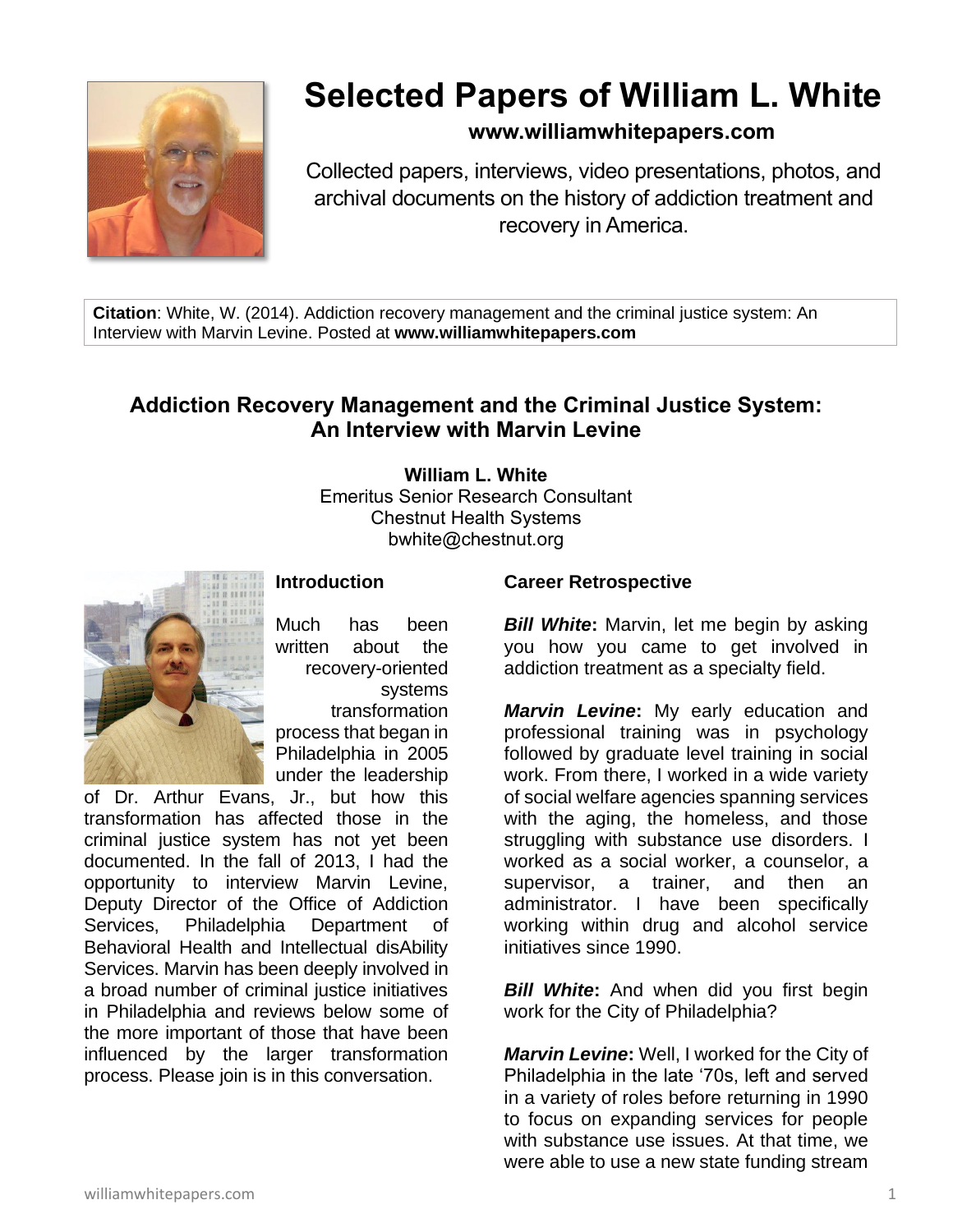to pay for detox and non-hospital rehab where, in the past, payment for those services had not been available.

*Bill White***:** And what kind of roles have you performed for the City since then?

*Marvin Levine***:** I've served as the Manager of a series of projects, including several federally funded projects. The most significant included targeted capacity expansion grants through CSAT and a Target City's system transformation initiative. In the latter, the state was the grantee and Philadelphia was the service site and I was the Manager for the Philadelphia site. The City liked what I had accomplished with that project and offered me a full-time civil service position within the infrastructure for addiction services.

*Bill White***:** And how would you describe your current role within the Department of Behavioral Health?

*Marvin Levine***:** I'm still within the Office of Addiction Services which replaced its predecessor—the Coordinating Office for Drug and Alcohol Abuse Programs where I served as Director. Roland Lamb is currently the Director of the Office of Addiction Services and I serve as his Deputy Director. As a result, I've had the opportunity over the last eight years to be involved with a spectrum of system transformative initiatives led by the Department of Behavioral Health and Intellectual Disabilities Services.

*Bill White***:** You have such a long history within the City of Philadelphia. I'd be interested in your perspectives on what that transformation process has meant for addiction treatment and recovery support services in Philadelphia.

*Marvin Levine***:** Well, the field has grown from a workforce of people in recovery to a more professionalized workforce and through the transformation process an integration of the two. We have transcended the dichotomy between professional and peer by integrating both within the evolving system of care and support. Through the transformation, we are re-acknowledging the strengths people in recovery can bring to the system, whether it is in the role of a volunteer, a recovery coach or other peer specialists role or as a person in recovery who also has professional credentials. That has been one of the real strengths of the transformation process. People with lived experience of addiction, addiction treatment and addiction recovery are now informing the system at all levels.

#### **Criminal Justice Initiatives**

*Bill White***:** You've been deeply involved in many criminal justice initiatives in Philadelphia. Could you talk about the very early history of bringing treatment and recovery support to the criminal justice system in Philadelphia before the transformation process?

*Marvin Levine***:** I would be honored to. By 1991, the Philadelphia prison system incarcerated far too many people in too little space. A group of inmates represented by a local legal advocate lodged a successful suit proving that the conditions of the Philadelphia prisons were grossly overcrowded and inhumane. As a result, the federal judiciary stepped in and took oversight of the Philadelphia jail system. A federal consent decree under the supervision of federal Judge Norma Shapiro forced the City to take a look at who was in jail and who could better be served in specialized, primarily addiction treatment programs in the community. The City was obligated under the penalty of fine to reduce the jail population by at least 250 people through a process of early parole or reparole. That began what we call our, "Forensic Intensive Recovery initiative" or FIR Program. Through this initiative, representatives from the local jail system, the Defenders' Association, the District Attorney's office, the sheriff's office, a presentencing unit, and the First Judicial District came together to support development of a number of new or expanded community treatment programs. There was already a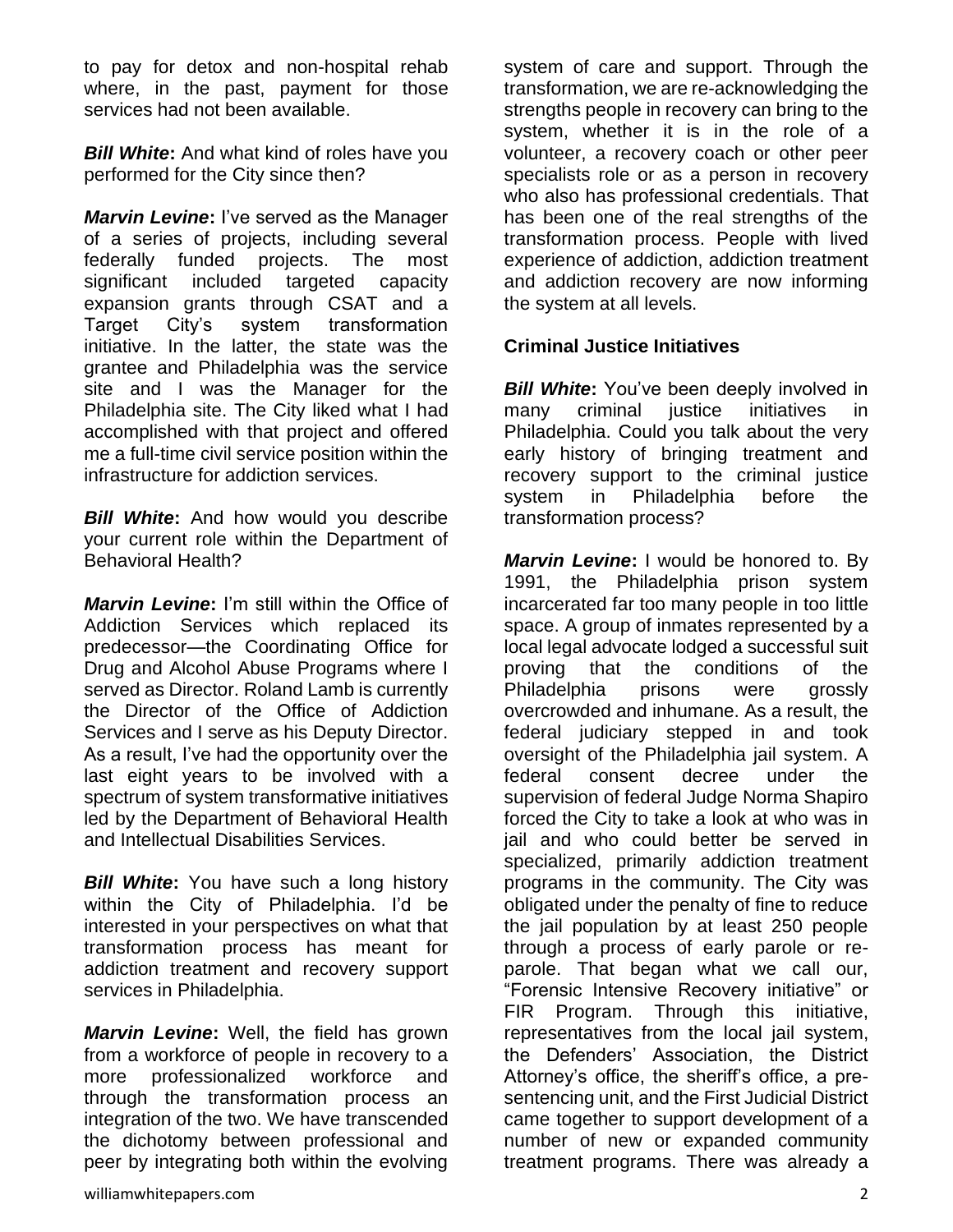pre-treatment or treatment orientation program in the Philadelphia Prison System called OPTIONS. Initially, we used that jail program as a staging area to screen and evaluate people who would agree to early release to community treatment programs in lieu of incarceration. We began to bring addiction evaluators into the jails and bring people from the jails who met defined legal criteria into community treatment. These early efforts roughly 20 years ago, laid the groundwork for many subsequent initiatives. Today, more than 3,000 people a year are served through our criminal justice initiatives and have been expanded to also serve people with serious mental illness. Two early independent evaluations of the FIR Program found a 66% decrease in convictions among FIR clients who completed at least six months of treatment at two-year follow-up and a 44% decrease at four-year follow-up.

## **Court Initiatives**

*Bill White***:** Marvin, a number of communities have pioneered a drug court but one of the things that's impressive about Philadelphia is the number of specialized courts you have. Could you describe some of those?

*Marvin Levine***:** Yes, the Philadelphia Treatment Court, the first in Pennsylvania, began operation in April 1997. Treatment and judicial supervision are integrated into one process, with the judge having the authority to court-order people to treatment, monitor treatment progress and sanction them if they are not following through. Treatment Court requires a minimum of 12 months of successful participation in the program before "graduation." There are currently more than 350 individuals active in Treatment Court.

As a result of the federal Adoption and Safe Families Act of 1997, a new approach was initiated in October 1998 in Family Court (Dependency) to ensure that a safe, permanent and stable home is secured for each abused and neglected child. By monitoring case progress through active family participation, Family Court shortens the timelines for permanency hearings and initiation of proceedings for termination of parental rights. Clinical assessment, referral to behavioral health treatment, and case management coordination services are provided up-front to families. Compliance determines in large measure the outcome of the hearings. There are currently over 40 individuals involved in the addictions Family Court initiative.

In February 2002, the Philadelphia Community Court began operations. Community Court, developed by the Center City District of Philadelphia and modeled after the Midtown Community Court in Manhattan, is dedicated to addressing quality-of-life crimes in the City of Philadelphia through a blend of community sentencing and a broad array of social services. The time between arrest and hearing is expedited, and dispositions emphasize community services and behavioral health treatment. Criminal justice and social service agencies are located under one roof to insure a comprehensive response to quality-of-life crimes. Two years ago, this model evolved into a regional Accelerated Misdemeanor Program – AMP Court in 5 areas of the City. Currently over 380 individuals are involved in AMP Court. The AMP intervention takes place in four different police districts where there are courts and one in Center City in our Criminal Justice Center. People who are arrested for lower-level, drug-related misdemeanors have an option of doing community service or being connected to various service supports. The Office of Addiction Services supports evaluators and case managers that link these individuals to the network of more than 70 licensed addiction treatment providers.

In September of 2004 the Philadelphia Family Court established the Juvenile Treatment Court (JTC). The JTC is an intensive diversion program for juveniles in need of substance use treatment. It is managed by an interdisciplinary team under the supervision of the JTC judge. Entry into the program is voluntary, involving a guilty plea and a deferred adjudication. Successful completion of the program results in a dismissal of the charge at graduation and an expungement of the arrest 12 months later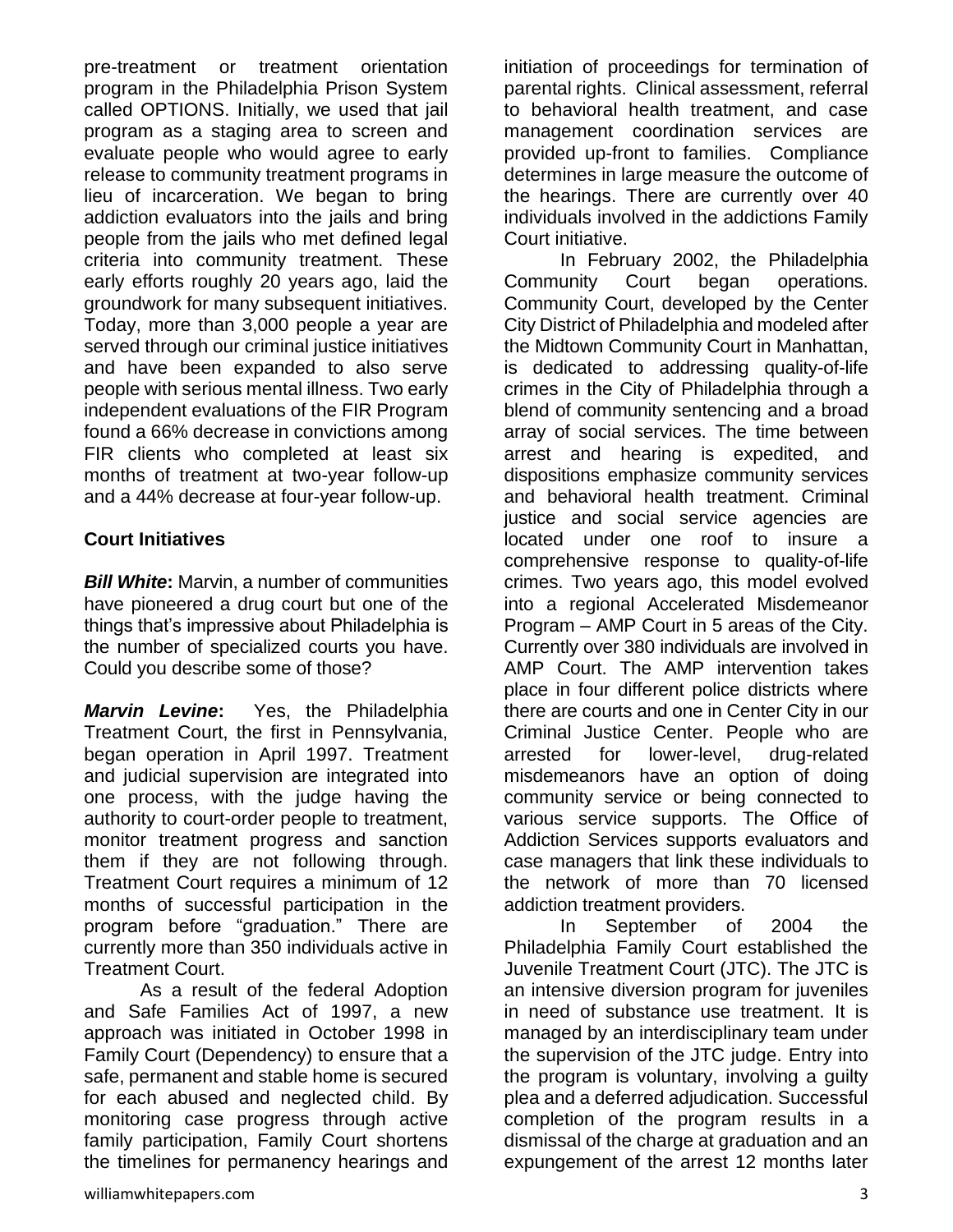for satisfactory behavior. There are currently 115 people involved in the JTC.

Beginning in April 2003, the Office of Addiction Services began diverting offenders into treatment in lieu of the usual criminal justice processing for perpetrators of Domestic Violence. Domestic Violence Intervention Court began through an agreement reached among the President Judge of Philadelphia Municipal Court, the District Attorney's Office, the Defender Association, OAS, Women's Law Project, Men's Resource Center, the Institute for Safe Families, Lutheran Settlement House, Menergy, and Women Against Abuse. This court is available only to misdemeanor offenders where the victim does not wish to press charges against the perpetrator. The goal is for the early intervention and placement of offenders into clinically appropriate treatment to prevent further abuse.

With the support of funding from PennDOT, the Philadelphia DUI Treatment Court began operations in June 2007. The target population is comprised of 2<sup>nd</sup> and 3<sup>rd</sup> time DUI offenders in need of drug and/or alcohol treatment. DUI Treatment Court is a highly structured program that combines periods of incarceration, community-based treatment, probation and judicial supervision. There are currently over 120 individuals active in DUI Treatment Court.

These specialized courts are actually part of a larger network of services for persons with alcohol and other drug problems. Such services include case management, recovery housing support, vocational training and job placement, family counseling, life skills classes, sexual abuse counseling, and recreational activities.

We also have the Restrictive Intermediate Punishment Program which is a state initiative funded by the Pennsylvania Commission on Crime and Delinquency. This program provides treatment in lieu of incarceration for individuals who have typically committed a non-violent, drug-related felony offense. We serve approximately 700 people a year through this program, which has been operating since 1997.

The success and collaboration of those involved in these earlier "problem solving

courts" and the Intermediate Punishment Program gave rise to other behavioral health and justice collaborations including a local Veterans Court and a Mental Health Court which serve those with more serious mental illness and justice involvement.

## **Influence of Systems Transformation**

*Bill White***:** How has the systems transformation process that began in 2004 and '05 influenced these various criminal justice initiatives?

*Marvin Levine***:** The process began in 2004 strengthened and intensified and impact of these earlier collaborations. Part of the impact has been a different way of looking at substance-involved individuals in the criminal justice system. There is greater recognition of the role behavioral health disorders play in particular types of crime and a greater appreciation for the value of treatment in preventing criminal recidivism. There is also growing recognition of the fiscal savings that can be achieved with community-based treatment as an alternative to incarceration.

**Bill White:** When you look over the history of development of these initiatives, what have been some of the greatest challenges in bringing treatment and recovery support services to the criminal justice system?

*Marvin Levine***:** I think the biggest challenge is bridging the gap between the primary agendas of both systems. In the behavioral health system, our primary thrust is treatment and recovery. In the criminal justice world, the primary thrust is safety and security. So the challenge has been getting a balance between those goals. The biggest challenge has been to find common ground within the contrasting missions and philosophies of these two systems. We have found such common ground but it has taken time and careful work bringing diverse parties together.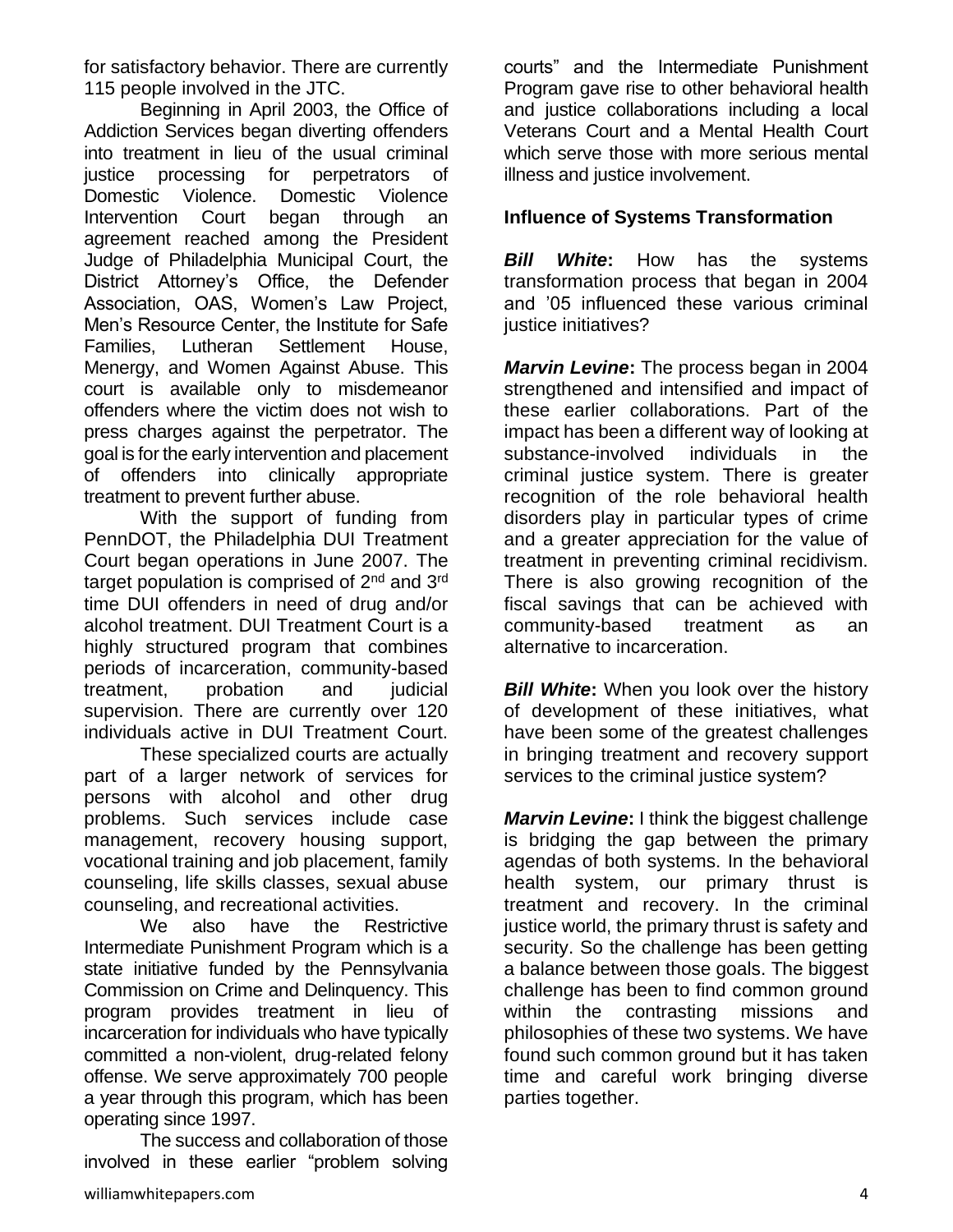*Bill White***:** What has been the degree of community acceptance of these kinds of initiatives?

*Marvin Levine***:** Like any community, there are segments of the community that are very supportive of these initiatives and segments that are opposed. For instance, if there's an addiction treatment facility serving people with criminal justice background that wants to relocate, such a proposal often stirs strong community opposition. Although they may acknowledge that such services should exist, their position is it should exist somewhere else in the city. It has taken time to educate people that the more treatment and recovery support we offer, the greater the impact on crime reduction and enhanced quality of community life.

*Bill White***:** Are there lessons learned through your experience in Philadelphia that might be of benefit to other communities around how to initiate and sustain these initiatives over time.

*Marvin Levine***:** Collaborating with the community is a long-term process. You can't just go into a community and say, "We're going to open up this place next month and we want to tell you about it and get your support." You have to lay the groundwork sometimes for years before the community is willing to accept a facility. And we still have some under-served areas of Philadelphia that resist the opening of local treatment services.

Working closely with our court and justice partners is also a long-term process. It takes a long planning process to identify areas of common ground and tangible ways to work together to serve a mutual or overlapping population. The Courts are supportive of interventions that keep people out of their system and/or cut down on repeat offenders. The fiscal side is also an area of common ground. Programs or activities that use the public dollars more effectively reduce the cost of arrest, incarceration and the destabilizing effect on neighborhoods.

**Bill White:** One of the striking things about the transformation process is the assertive

*Marvin Levine***:** I think the more access that we can create the better. The initiatives I have described serve a significant number of people who would not otherwise get exposure to professional treatment and recovery support services. The major restrictions in terms of who has access to these programs rest with the legal parameters related to the types of crimes that have been committed. Our challenge is to widen services for those people who could most benefit and who could as a result begin contributing to community life within our city.

*Bill White***:** What community resources beyond addiction treatment do you see as most important to the criminal justice population?

*Marvin Levine***:** Those resources would include behavioral health recovery supports, housing, and employment opportunities. These areas are critical to successful community re-entry and people re-entering the community from the criminal justice system face special obstacles related to the latter areas. Stable, recovery-supportive housing and employment are key ingredients of recovery initiative and recovery stability. Without these, the risks of a person continually recycling through our jails and prisons are very great.

*Bill White:* An issue that is heating up in the criminal justice system right now is access to medication-assisted treatment and related recovery support services. Could you talk a little bit about the issue of medication as it relates to criminal justice initiatives?

*Marvin Levine***:** Yes. There has been a longstanding bias against the use of medication-assisted treatments, particularly methadone, within the criminal justice system. It's a reflection of a larger bias that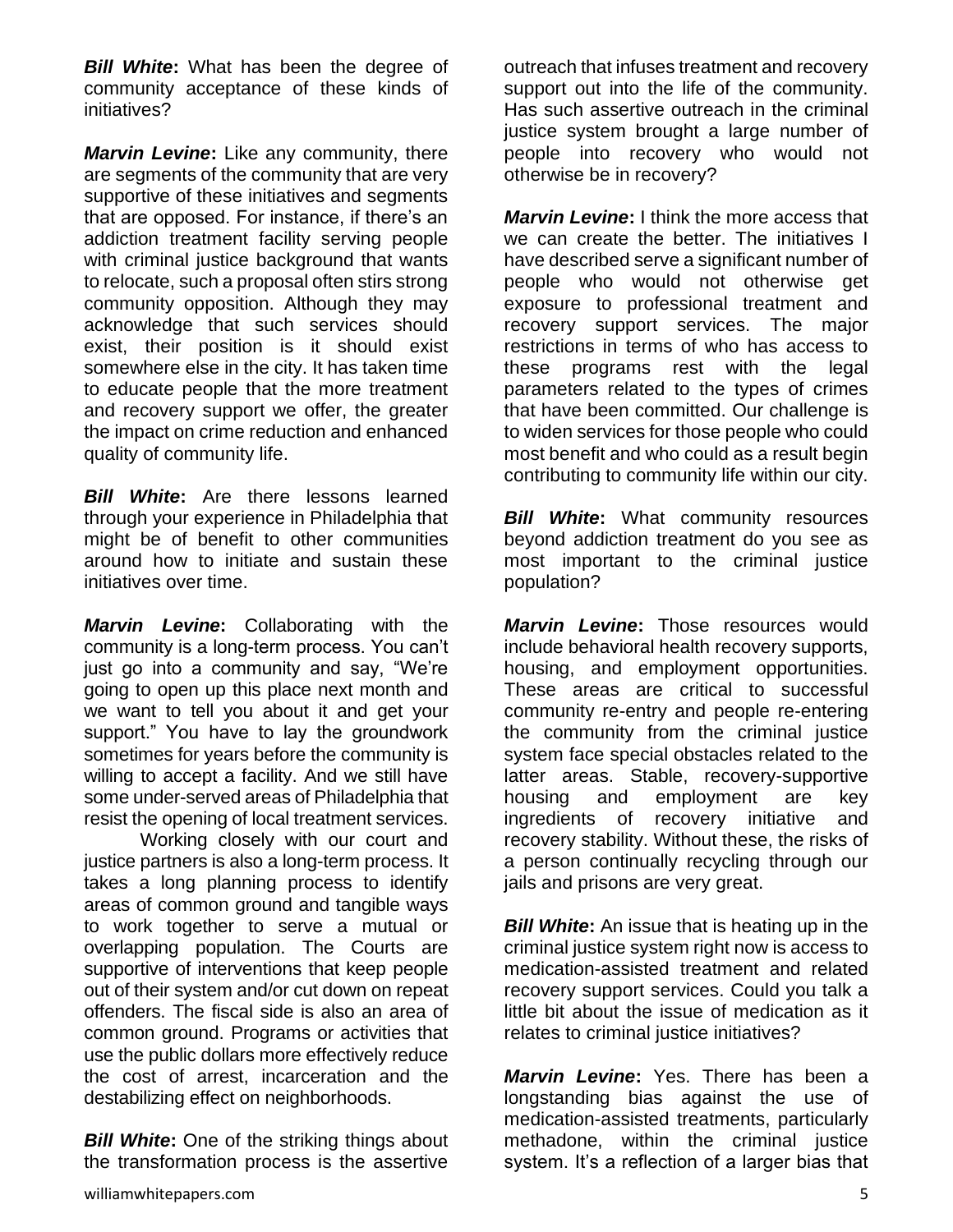exists within the field and the community but which is more historically entrenched within the criminal justice system. Very few jails around the country offer treatment behind the walls and even fewer have the resources to manage medications like methadone. In Philadelphia, we have been able to make headway over the past ten years in our work with the jail system. Our goal was to actually establish a methadone program behind the walls for people who were opiate-addicted and incarcerated. We started with a license to provide methadone maintenance treatment for thirty individuals, with the prison system holding the license. The prison system and the behavioral health system paid for a series of consultants to establish this program behind the walls. A few years later, the program was nearly lost due to a series of funding cuts within the prison system. We were able to kind of rescue the program, restructure the program and use one of our community MAT providers to do the medication dosing and provide treatment behind the walls for what is currently about 150 people a month. As a community-based methadone program, this allows us to maintain continuity of service from the prison to the community during reentry. The recidivism rate for persons in this program is around ten percent whereas the general prison population recidivism rate is closer to forty percent.

Our ongoing challenge is to combat the stigma associated with methadone, with science and facts. The facts will show this treatment behind the walls reduces the incidence of suicide, confrontations and ultimately the rate of incarceration. The use of MAT in criminal justice settings especially jails is not only more humane, I believe, it's also more cost effective and a very legitimate use of public funds.

#### **Future of Criminal Justice Initiatives**

*Bill White***:** How do you see the future of criminal justice initiatives and how their fit within the ongoing transformation process?

*Marvin Levine***:** I think the big sea change in the delivery of all addiction treatment services will come with the Affordable Care Act, and that's going to affect these criminal justice interventions as well. It looks like the State of Pennsylvania is moving in the direction of Medicaid expansion but with certain strings attached related to broader State Medicaid changes. It is too early to tell what shape that will take, but it looks like we will able to offer coverage to folks who are currently uninsured including those who are incarcerated. When they are released, it takes time to re-start their coverage and during that time, they may not be able to secure medication. It would be helpful if there were ways to temporarily turn off the coverage and turn it back on again on the day of release. The Affordable Care Act, through this single application process, offers that potential.

I am hopeful the future will continue to show an emphasis on jail diversion to treatment, treatment behind the walls and recovery support services during re-entry. Our long term goal is to provide the prevention and treatment services that will keep people out of the criminal justice system.

*Bill White*: Do you feel places like the Recovery Community Center and the expanded network of recovery homes in Philadelphia will be a real boon for people coming out of the criminal justice system and re-entering the community?

*Marvin Levine***:** Absolutely. I think that the recovery center offers a place where people can be in a supportive environment. They don't need an appointment. They can have access to computers. They can attend vocational workshops or resume-building activities. They can hear different presentations. They can participate in various educational and support groups. The Recovery Center offers a place where people get some of the tools they need to get their lives back together.

You also mentioned our network of recovery housing: the Office funds seventeen houses directly and through our federal project, Access to Recovery, another fifteen sites on a short-term basis. We also offer free training to anybody operating a